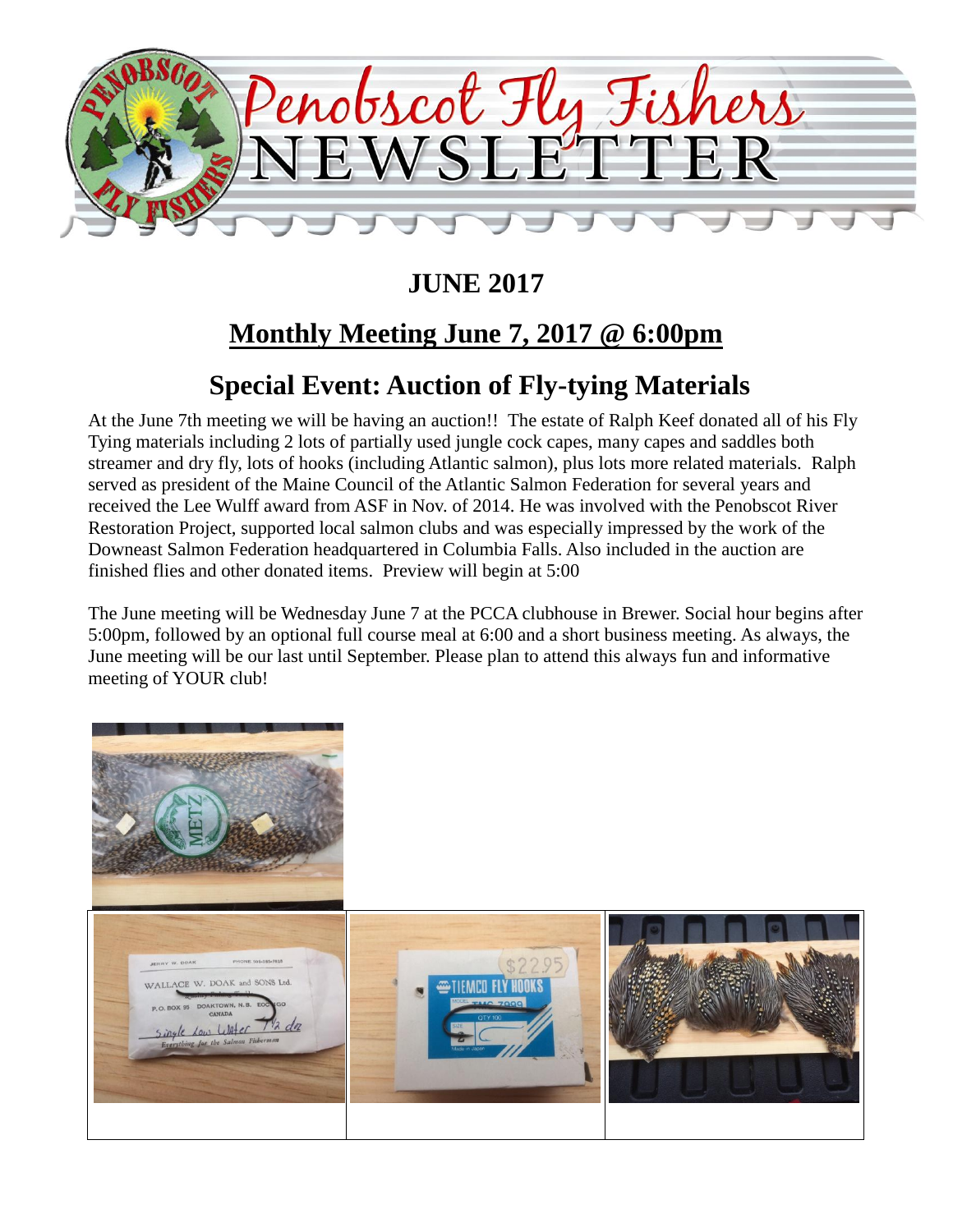### **From the President's Fly Box**

This has certainly been a protracted spring with temps in the 50s into June! On the plus side, the cool, cloudy weather has extended the trolling season with salmon being landed into Memorial Day. The recent arrival of black flies, mosquitoes, and bass, however, does herald that summer is finally here. We have had a great start to this year's outing events. The weather has cooperated, fish have been landed, and a good time has been had by all! This summer we will be returning to some favorite spots enjoyed by the group and will also be exploring new spots. The outings are a great opportunity to expand your fishing horizons, share the camaraderie, and learn/share fishing tips. I encourage you to make it to as many events as possible.

#### SAVE THE DATE!

This fall marks the 20th anniversary of the Penobscot Fly Fishers. To commemorate this special event, a 20th Anniversary Committee, chaired by Hank Metcalf, has been busy planning a banquet that will be held on September 6th. \*Banquet details are in this newsletter.\* Because our membership meetings end in June, check your email during the summer for additional announcements about the event. As part of the anniversary celebration, the PFF Board has commissioned Don Corey of Annika Rod and Fly to build a commemorative PFF 20th Anniversary fly rod, which will be raffled off later in the fall (not at the banquet).

This is the last newsletter until September. Have a safe summer! The Board and I look forward to seeing you on the water.

ED

### **PCCA Family Fun Day**

Even with an overcast, drizzly morning, PCCA's Family Fun Day turned out to be a great event, especially as the clouds cleared and the dun came out. Many thanks to the PFF members who turned out to help with the kids fly casting and fly tying activities.

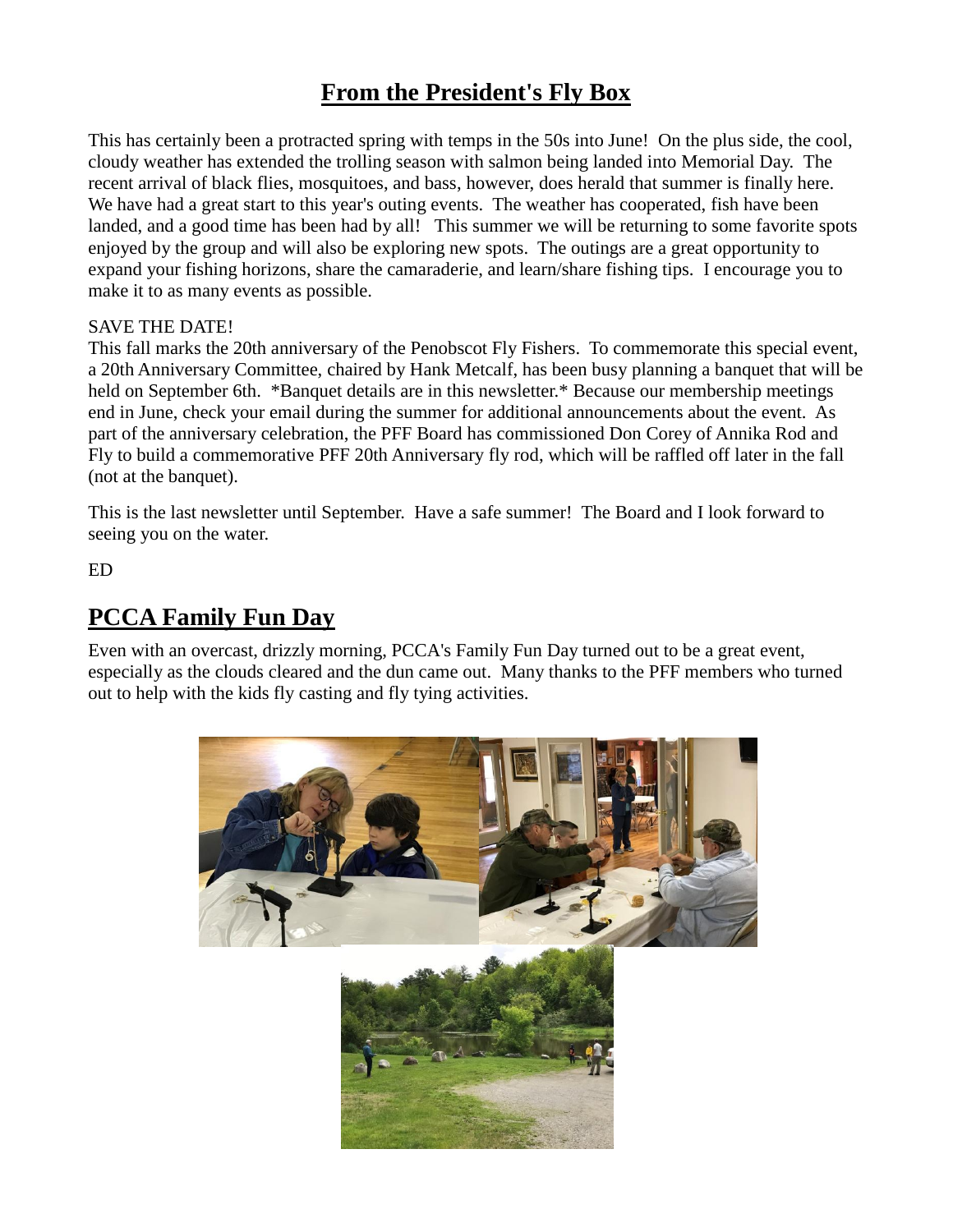

## **Report from Hank Metcalf, Chairman 20th Anniversary Committee**

Two decades ago a small group of dedicated fly fishers decided to form a new organization, the Penobscot Fly Fishers. To celebrate our club's 20<sup>th</sup> Anniversary, an organizing committee has planned a special banquet at Bangor's Spectacular Events Center on the evening of September 6.

We have much to cheer and be cheerful for! We recognize a nearly six-fold increase in membership since our origin in 1997. We have followed our education mission by teaching fly tying to more than a thousand youth and adults. Our monthly meetings have been insightful as well as an opportunity to socialize. Our spring, summer and fall events now offer eighteen choices to fly fish at mostly nearby streams and lakes. The financial status of the club is very sound. In addition, we celebrate the extraordinary leadership and volunteerism that has sustained our outstanding success.

At our banquet we will be served plated dinners that attendees will pre-select from an entrée list of chicken, pork loin, haddock, or vegetarian. Special dietary needs can also be accommodated. The dinner will begin with a tossed garden salad and finish with a special anniversary cake. Tickets are limited to one per member and one per guest (spouse, significant other). The subsidized cost is \$10 per person, with the remaining 60% covered by the PFF. The social hour will begin at 6 PM with snacks at each table. A cash bar will be available. This summer members will be sent, via e-mail, a meal selection form, which must be returned, with check for \$10 per person by August 15.

We look forward to a wonderful evening of celebration and tall tales.

**\*\*\*\*\*\*\*\***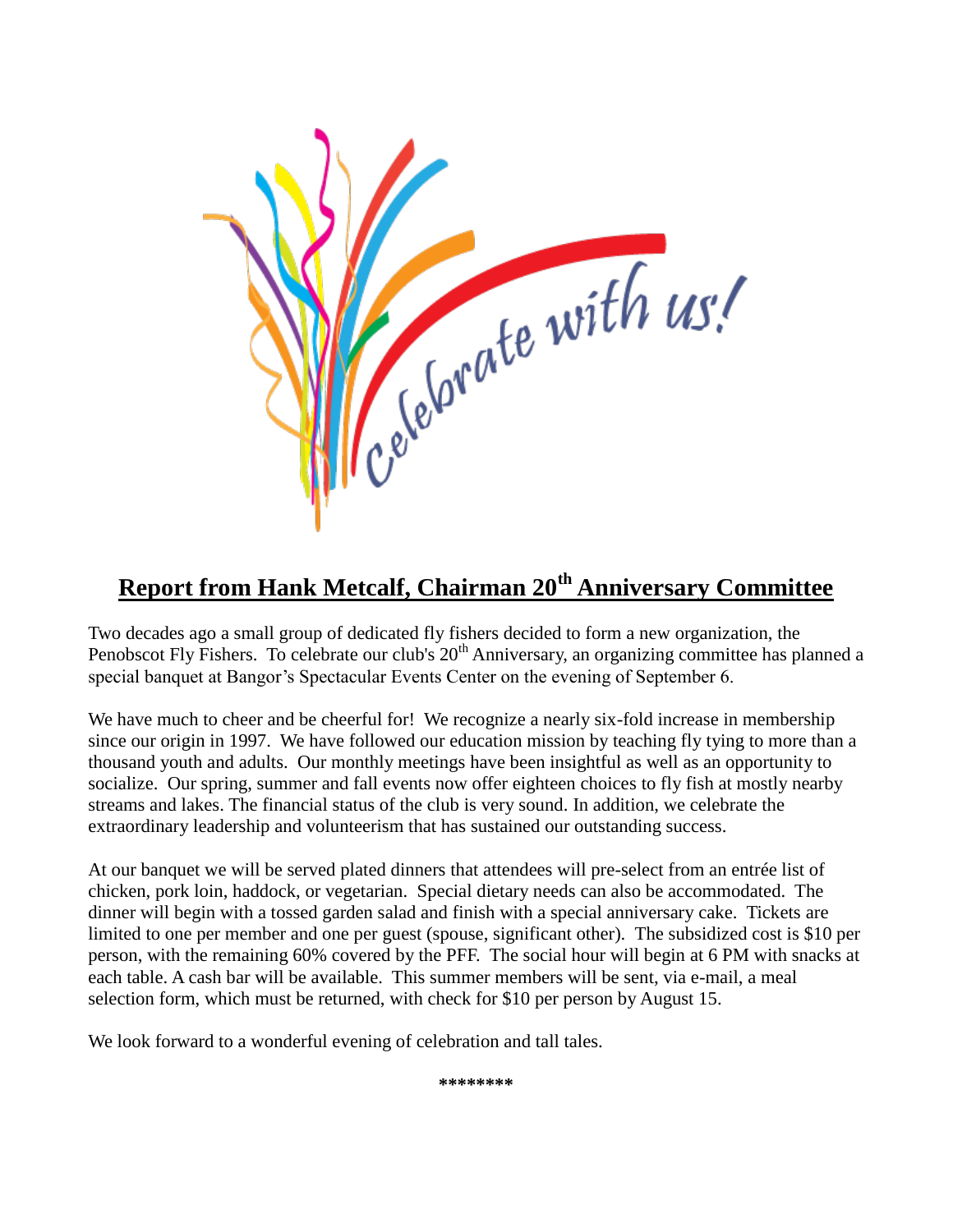## **Help Wanted: Newsletter Editor**

The club is really seeking a new editor for the monthly newsletter. Really, we are serious this time. The current editor will be stepping down over the summer and would still like to identify a replacement soon so we might have a smooth transition. Like, really soon.

The job entails receiving inputs from various club members and then pasting them into a set format. A Microsoft Word compatible computer and the ability to copy, cut, and paste items are all that is needed. Creativity is a plus. The rough copy is them forwarded to the president for publication. Time requirement is about 2-hours per month. A great way to give back to YOUR club...

If you are interested in taking on this valuable service for the club, please see me or any club officer at a future meeting. You may also email me directly at [pr@penobscotflyfishers.com](mailto:pr@penobscotflyfishers.com) if you have any questions.

Paul Markson, Editor

\*\*\*\*\*\*\*\*



Greetings Penobscot Fly Fishers! I hear tell that this is our last newsletter and meeting until September. So this will be my last submission until September. Hopefully I'll be back then.

Before I begin, a quick answer to a question: at the last meeting somebody asked me if my first name was really "Quill", and if so was I named for the fly or was the fly named for me. Although my father is credited with tying the original Quill Gordon, a dry fly of some note on Catskill streams and beyond, the answer is none of the above. Rather, my true given first name is too shameful, ridiculous, and confusing. Let's just say it is worse than the famous Boy Named Sue. So early on I was called and began calling myself "Quill". Appropriate I thought, as it both honored the Gordon name and spared me the embarrassment of having to say "Yes, my name really IS ... " Only the town clerk in Liberty, New York knows that answer.

Now for the real reason you are reading this. As easy reading material on a recent trip I brought along the club's copy of *Fishing Bamboo: One Man's Love Affair with Bamboo Fly Rods* by John Gierach. I